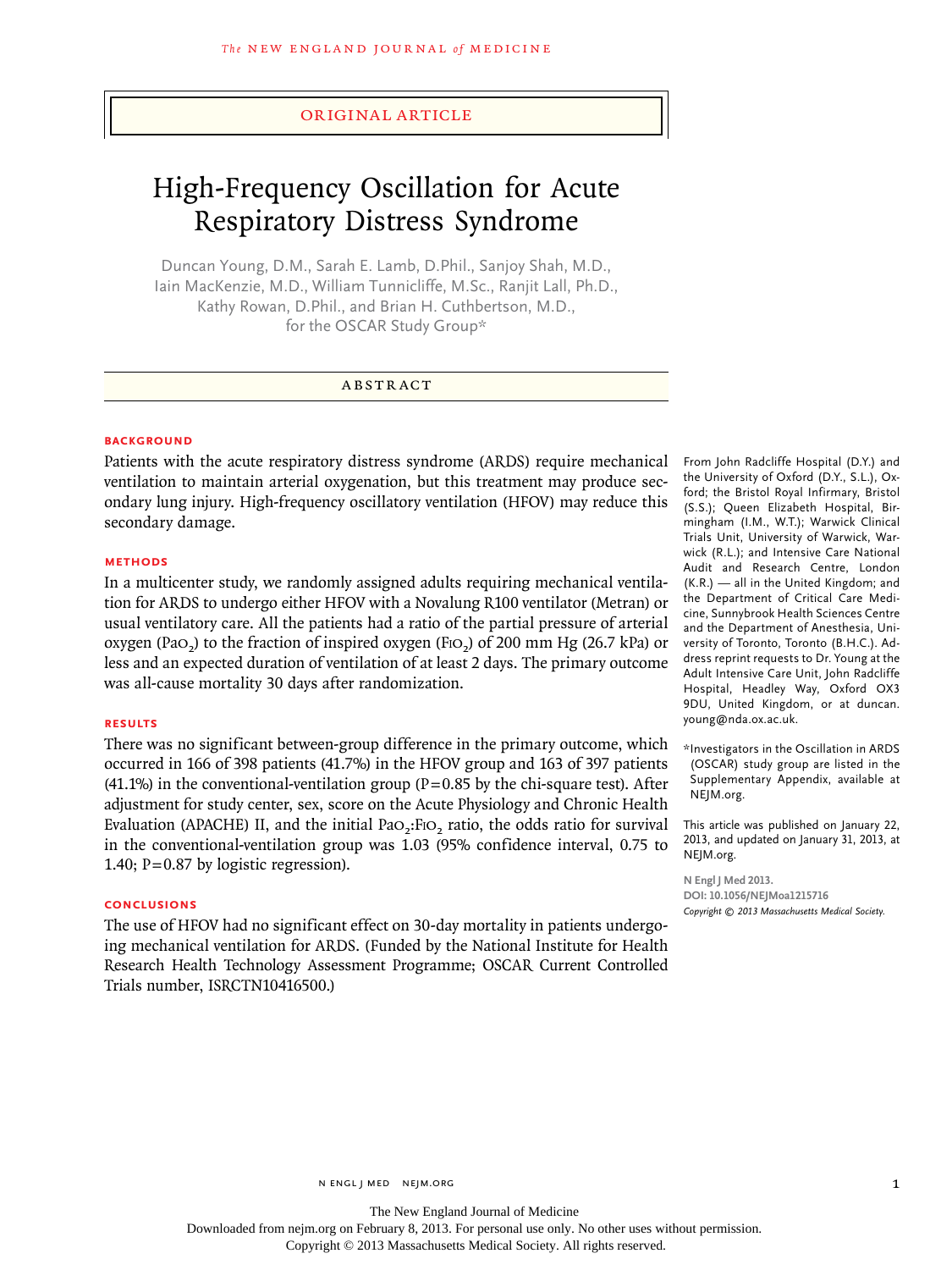HE ACUTE RESPIRATORY DISTRESS SYN-<br>drome (ARDS) is a severe, diffuse inflam-<br>matory lung condition caused by a range<br>of acute illnesses. Mortality in affected patients drome (ARDS) is a severe, diffuse inflammatory lung condition caused by a range of acute illnesses. Mortality in affected patients is high, $1$  and survivors may have functional limitations for years.<sup>2,3</sup> Although mechanical ventilation can initially be lifesaving in patients with ARDS, it can also further injure the patients' lungs and contribute to death.<sup>4</sup>

High-frequency oscillatory ventilation (HFOV) was first used experimentally in the 1970s to minimize the hemodynamic effects of mechanical ventilation.5 Patients' lungs are held inflated to maintain oxygenation, and carbon dioxide is cleared by small volumes of gas moved in and out of the respiratory system at 3 to 15 Hz. This action is thought to minimize the repeated process of opening and collapsing of lung units that causes the secondary lung damage during mechanical ventilation. On the basis of small trials with outdated controls<sup>6</sup> and the commercial availability of HFOV equipment, many clinicians use HFOV for patients who have hypoxemia despite the use of standard approaches for improving arterial oxygenation. The increasing use of HFOV in the absence of good evidence of effectiveness led the National Institute for Health Research in the United Kingdom to commission a study to determine the effectiveness of HFOV as a treatment for ARDS.

#### METHODS

#### **Study Design**

We conducted a randomized, controlled trial of HFOV, as compared with conventional mechanical ventilation. Patients were recruited from adult general intensive care units (ICUs) in 12 university hospitals, 4 university-affiliated hospitals, and 13 district general hospitals in England, Wales, and Scotland. Three hospitals had previous experience with HFOV with the use of SensorMedics 3100B ventilators (CareFusion), and the remainder had limited experience (in 6 hospitals) or no experience (in 20 hospitals) with HFOV. Details regarding HFOV training are provided in the Supplementary Appendix, available with the full text of this article at NEJM.org. The full protocol is also available at NEJM.org.

The ventilators were purchased from Inspiration Healthcare. The company had no role in the study design, data acquisition, data analysis, or es in HFOV settings (for details, see the Supple-

manuscript preparation. The study was approved by national ethics review committees and research governance departments at each center. Patients or their representatives provided written informed consent.

# **Patients**

Patients who were undergoing mechanical ventilation were eligible for the study if they had a ratio of the partial pressure of arterial oxygen  $(Pao<sub>2</sub>)$  to the fraction of inspired oxygen  $(Fio<sub>2</sub>)$  of 200 mm Hg (26.7 kPa) or less while receiving a positive end-expiratory pressure (PEEP) of 5 cm of water or greater, if bilateral pulmonary infiltrates were visible on chest radiography without evidence of left atrial hypertension, and if they were expected to require at least 2 more days of mechanical ventilation.

Patients were excluded if they had undergone mechanical ventilation for 7 or more days, if they were under the age of 16 years, if they weighed less than 35 kg, if they were participating in other interventional studies, if they had lung disease characterized by airway narrowing or air trapping, or if they had undergone recent lung surgery.

An independent telephone randomization system assigned patients to either HFOV or conventional mechanical ventilation in a 1:1 ratio. Randomization was by permuted block stratified according to study center,  $PaO<sub>2</sub>:FiO<sub>2</sub>$  ratio (≤113 mm Hg [15 kPa] or >113 mm Hg), age (≤55 years or >55 years), and sex. Each center had one HFOV ventilator, so recruitment could not take place if the device was in use for another study patient.

### **Study Treatments**

Patients in the HFOV group were treated with the use of a Novalung R100 ventilator (Metran)<sup>7</sup> until the start of weaning. The initial settings were a ventilation frequency of 10 Hz, a mean airway pressure of 5 cm of water above the plateau airway pressure at enrollment, bias flow rate of 20 liters per minute, a cycle volume of 100 ml (the volume of gas used to move the oscillating diaphragm; the tidal volume delivered to the alveoli is a fraction of this volume), and an inspired oxygen fraction of 1. This ventilator has a fixed 1:1 inspiratory:expiratory time ratio.

Two algorithms were used to determine chang-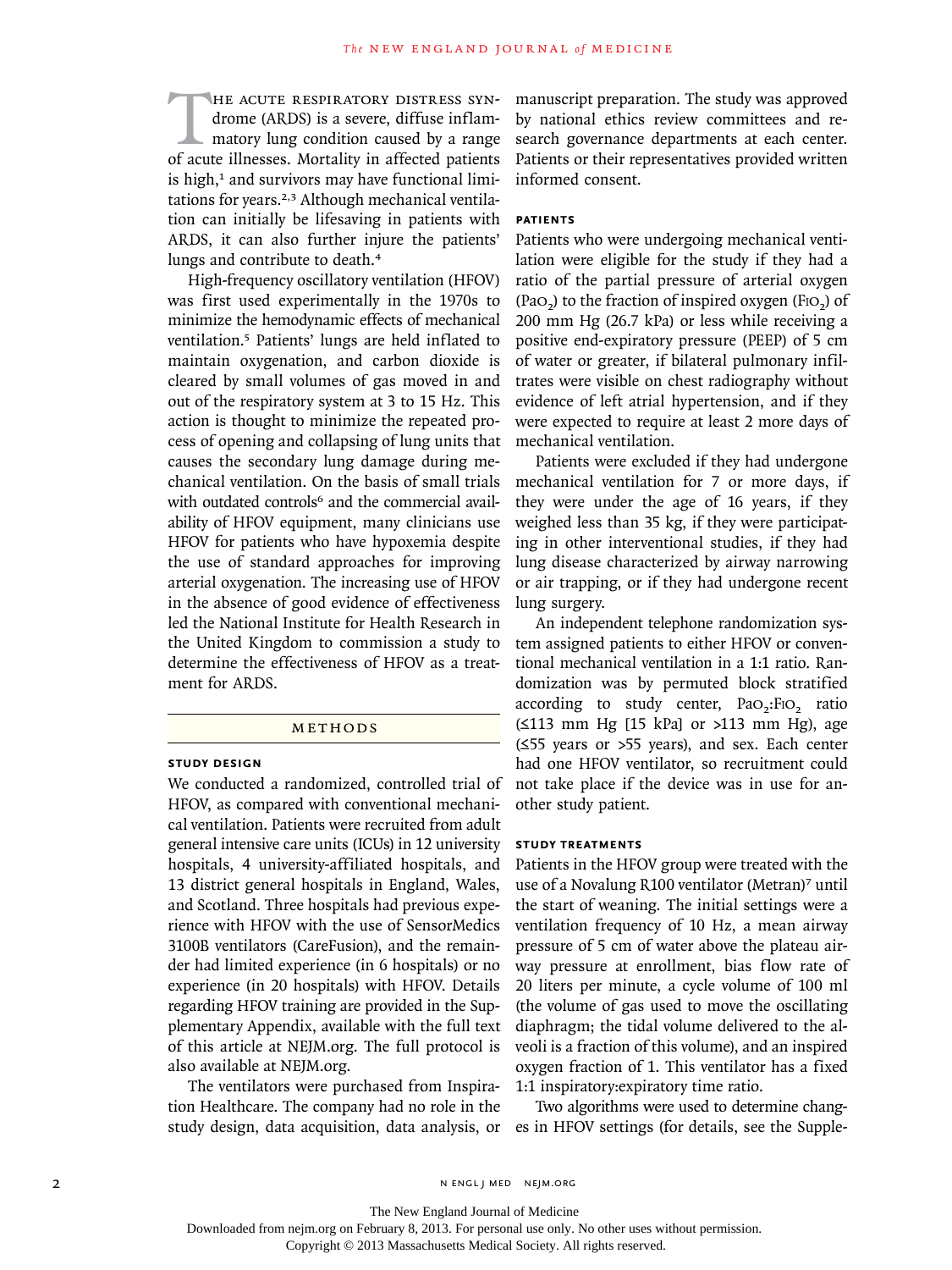mentary Appendix). The partial pressure of arterial carbon dioxide (Paco<sub>2</sub>) was controlled to maintain an arterial pH above 7.25 by increasing the cycle volume to the maximum at each frequency. If this was insufficient, the frequency was reduced by 1 Hz. If the minimum frequency (5 Hz) was reached, the on-call study clinician would suggest other measures to control the Paco<sub>2</sub> level (see the Supplementary Appendix).

The PaO<sub>2</sub> level was maintained between 60 mm Hg and 75 mm Hg (8 kPa to 10 kPa). Hypoxemia was treated by increasing the mean airway pressure and then by increasing the FIO<sub>2</sub> level. If a patient reached a mean airway pressure of 24 cm of water, at an F<sub>IO</sub>, level of 0.4 or less, with a Pa $o<sub>2</sub>$  level of 60 mm Hg or greater, for 12 hours or more, he or she was switched to pressure-controlled ventilation for weaning from mechanical ventilation, since there was no facility to accommodate patients' spontaneous respiratory efforts during HFOV. Patients could be restarted on HFOV up to 2 days after the start of weaning.

Patients in the conventional-ventilation group were treated according to local practice in the participating ICUs. The participating units were encouraged to use pressure-controlled ventilation at 6 to 8 ml per kilogram of ideal body weight and to use the combinations of PEEP and FIO2 values that were used in the Acute Respiratory Distress Syndrome Network study.4 All other treatment was determined by the patients' physicians on the basis of assessment of clinical need.

# **Data Collection**

At the time of enrollment, we recorded data with respect to the patients' demographic characteristics, ventilation before enrollment, physiology and other data required to calculate the score on the Acute Physiology and Chronic Health Evaluation (APACHE) II, coexisting medical conditions, the use of sedatives and muscle relaxants, and ventilator settings. For each day that a patient was treated in the ICU, we recorded data with respect to the use of antibiotics, sedatives, and muscle relaxants during the previous day or since enrollment on the first day. Data regarding support for respiratory and cardiovascular organ systems were recorded daily during treatment in the ICU with the use of the United Kingdom's criticalcare minimum data set.8 Vital status at 30 days was known for all patients, but causes of death were not recorded.

#### **Outcomes**

The primary outcome, vital status at 30 days, was obtained from hospital records and verified with the use of a national database. Secondary outcomes were all-cause mortality at the time of discharge from the ICU and the hospital, the duration of mechanical ventilation, and the use of antimicrobial, sedative, vasoactive, and neuromuscular-blocking drugs. We recorded the duration of treatment in both the ICU and the hospital.

# **Statistical Analysis**

Recruitment-rate estimates and sample-size calculations were performed after a systematic review of the incidence and outcome of ARDS, national audits in the United Kingdom, and two randomized, controlled trials of HFOV.9,10 We determined that the enrollment of 503 patients per study group would provide a power of 80% to identify a change of 9 percentage points in an estimated rate of death of 45% in the control group at a P value of 0.05. At a planned interim review, the sample size was revised to 401 patients per group on the basis of accumulated mortality data in the control group and an effect size of 10 percentage points (80% power at  $P = 0.05$ ).

All analyses were conducted on an intentionto-treat basis. Three planned interim analyses were conducted by an independent data and safety monitoring committee after the recruitment of 100, 340, and 640 patients. Formal stopping rules were not specified. Instead, the committee assessed whether the randomized comparisons provided "proof beyond reasonable doubt" that for all or some patients the treatment was clearly indicated or clearly contraindicated and provided evidence that might reasonably be expected to influence future patient treatment.

We used chi-square tests to compare betweengroup rates of death at 30 days and among patients in ICU and hospital settings. We performed an analysis of mortality after adjustment for study center, sex, Pao<sub>2</sub>:Fio<sub>2</sub> ratio, and APACHE II score using logistic regression. Continuous variables were compared with the use of Student's t-tests. Since both the rate and timing of death were similar in the two study groups, data for survivors and those for nonsurvivors were not analyzed separately. All P values are two-sided.

The New England Journal of Medicine

Downloaded from nejm.org on February 8, 2013. For personal use only. No other uses without permission.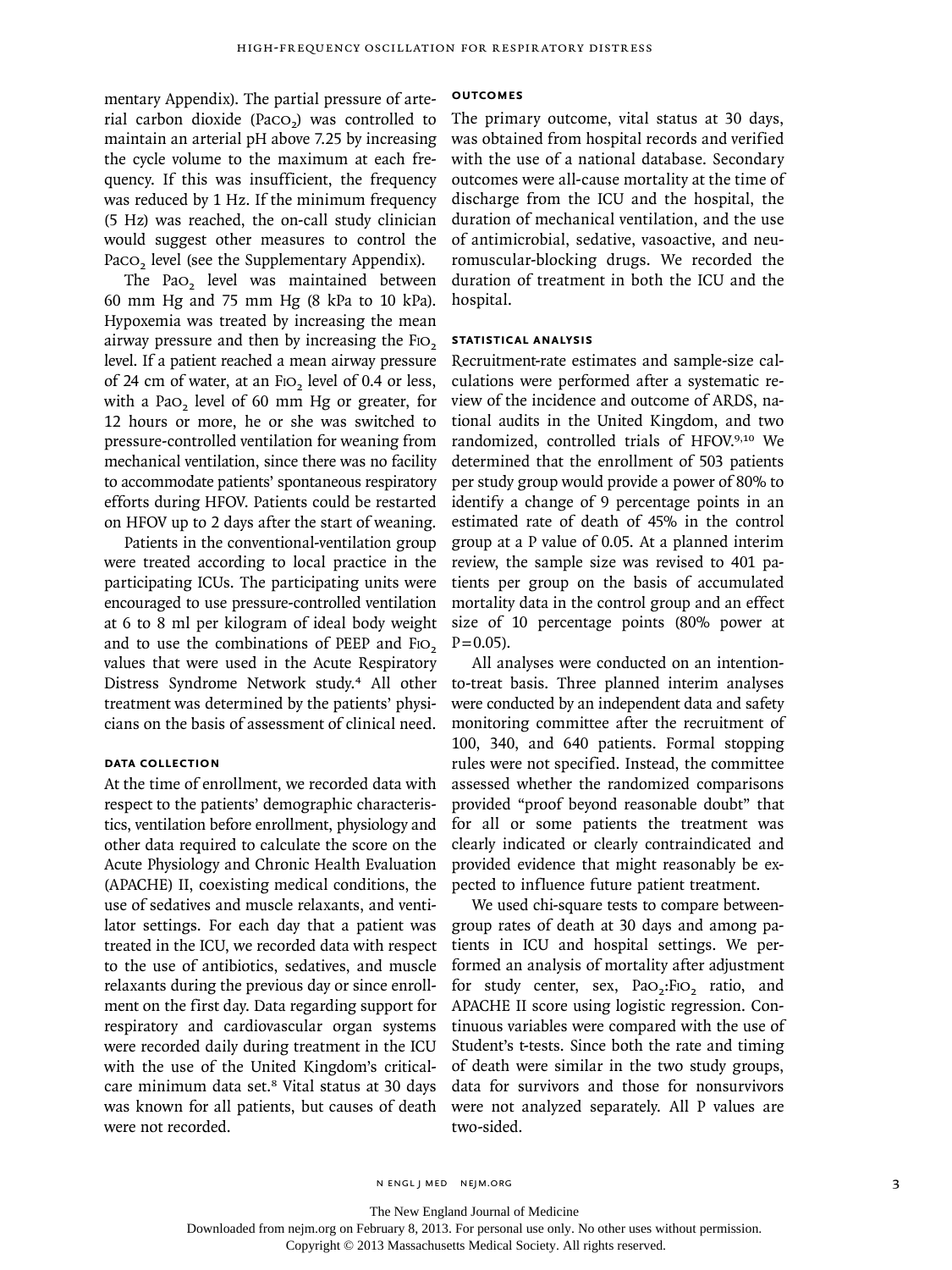# **RESULTS**

#### **Trial Progression and Recruitment**

We trained 2306 intensive care nurses, medical staff, physiotherapists, and technicians in 198 face-to-face training sessions. Patients were recruited from December 7, 2007, until the end of July 2012. Of the 2769 patients who were screened, 795 (28.7%) underwent randomization (Fig. 1). The study had 968 ICU-months of recruitment averaging 0.82 patients per ICUmonth. (A graphical summary of recruitment is provided in Figure S3 in the Supplementary Appendix.) The baseline characteristics of the patients at randomization were similar in the two study groups (Table 1).

#### **Ventilation**

HFOV was used for a median of 3 days (interquartile range, 2 to 5) in 388 patients. The longest



initial period of receipt of HFOV was 24 days. Figure 2 shows the use of HFOV in the two study groups. Ten patients in the conventional-ventilation group underwent HFOV at some point during the study period, and 10 patients who were assigned to the HFOV group never received this treatment. Table 2 shows ventilatory and other variables for the first 3 days of the study period.

Neuromuscular-blocking drugs were used for a mean (±SD) of 2.0±3.4 days in the conventionalventilation group and for 2.5±3.5 days in the HFOV group ( $P=0.02$ ). Sedative drugs were used for 8.5±6.9 days in the conventional-ventilation group and for 9.4±7.2 days in the HFOV group  $(P=0.07)$ .

The patients had 17.6±8.8 ventilator-free days in the conventional-ventilation group and 17.1±8.6 ventilator-free days in the HFOV group  $(P=0.42)$ . Mechanical ventilation (including HFOV but excluding noninvasive ventilation) was used for 14.1±13.4 days in the conventional-ventilation group and 14.9±13.3 days in the HFOV group  $(P=0.41)$ .

## **Outcomes**

The primary outcome occurred in 166 of 398 patients (41.7%) in the HFOV group and in 163 of 397 patients (41.1%) in the conventional-ventilation group ( $P=0.85$ ), for an absolute difference of 0.6 percentage points (95% confidence interval [CI], −6.1 to 7.5). After adjustment for study center, sex, APACHE II score, and PaO<sub>2</sub>:FIO<sub>2</sub> ratio, the odds ratio for survival in the conventionalventilation group, as compared with the HFOV group, was 1.03 (95% CI, 0.75 to 1.40; P=0.87 by logistic regression) (Fig. 3). Similar proportions of patients died at each time point in each group.

The rates of death at first discharge from the ICU were 42.1% in the conventional-ventilation group and 44.1% in the HFOV group, for an absolute difference of 2.0 percentage points  $(P=0.57)$ . At first hospital discharge, 48.4% of patients in the conventional-ventilation group and 50.1% of those in the HFOV group had died, for an absolute difference of 1.7 percentage points  $(P=0.62)$ .

Data are not provided with respect to the duration of care for survivors and nonsurvivors, since the proportions of patients who died in each study group over time were nearly identical. The total duration of ICU stay was 16.1±15.2 days in the conventional-ventilation group and 17.6±16.6 days in the HFOV group  $(P=0.18)$ ; the total durations of hospital stay were 33.1±44.3 days and

4 n engl j med nejm.org i med nejm.org i med nejm.org i med nejm.org i med nejm.org i med nejm.org i med nejm.org

The New England Journal of Medicine

Downloaded from nejm.org on February 8, 2013. For personal use only. No other uses without permission.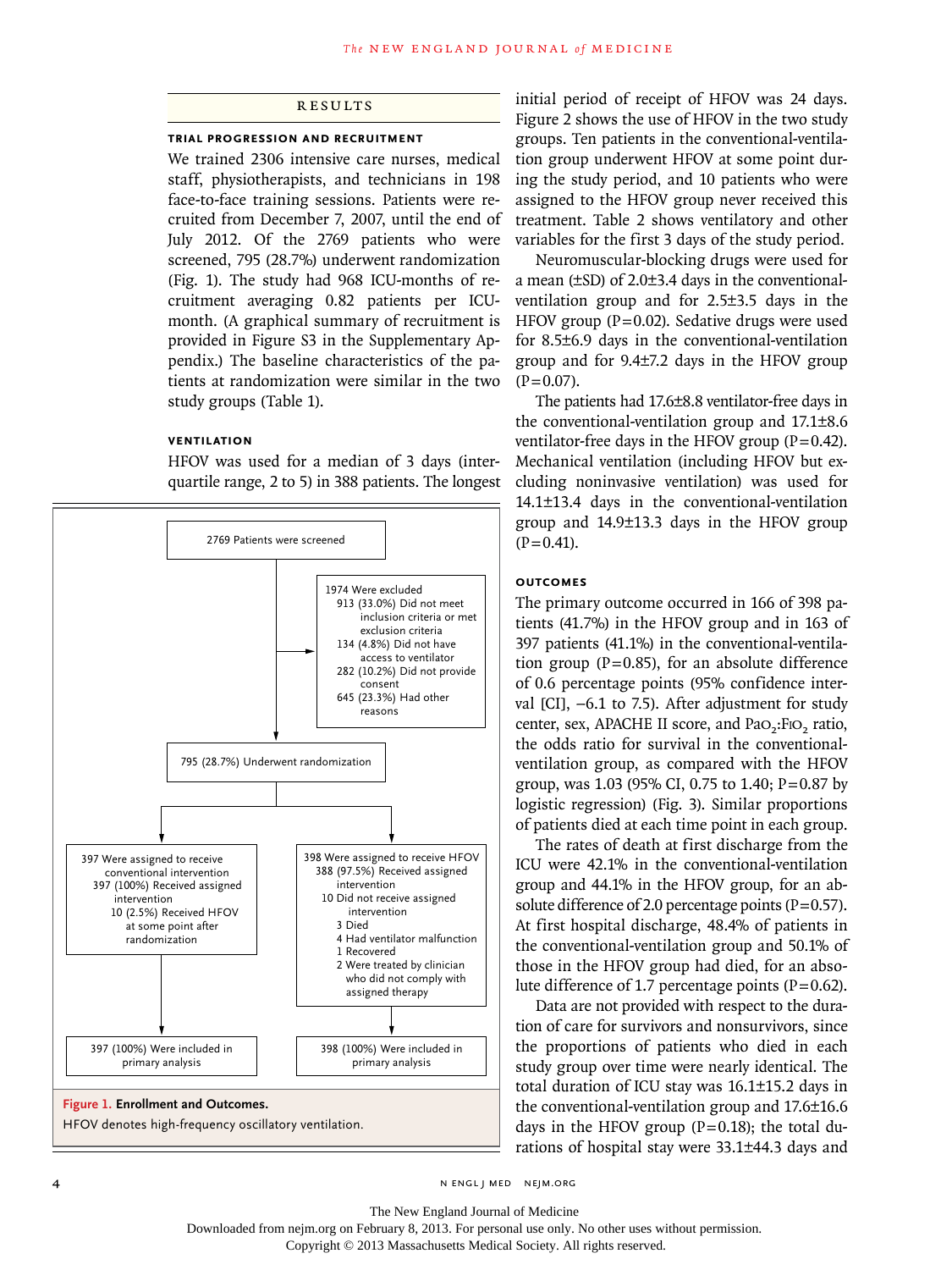| Table 1. Baseline Characteristics of the Patients.*                   |                                            |                            |                                    |  |  |  |  |  |
|-----------------------------------------------------------------------|--------------------------------------------|----------------------------|------------------------------------|--|--|--|--|--|
| Characteristic                                                        | Conventional<br>Ventilation<br>$(N = 397)$ | <b>HFOV</b><br>$(N = 398)$ | <b>All Patients</b><br>$(N = 795)$ |  |  |  |  |  |
| $Age - yr$                                                            | $55.9 \pm 16.2$                            | $54.9 \pm 18.8$            | $55.4 \pm 16.2$                    |  |  |  |  |  |
| Male sex — no. $(\%)$                                                 | 239 (60.2)                                 | 256 (64.3)                 | 495 (62.3)                         |  |  |  |  |  |
| APACHE II scoret                                                      | $21.7 + 6.1$                               | $21.8 + 6.0$               | $21.8 + 6.1$                       |  |  |  |  |  |
| Probability of in-hospital death (as calculated from APACHE II score) | $0.43 \pm 0.19$                            | $0.44 + 0.19$              | $0.43 + 0.19$                      |  |  |  |  |  |
| Pao <sub>2</sub> : F <sub>1</sub> o <sub>2</sub> ratio — mm Hg        | $113 + 38$                                 | $113 + 37$                 | $113 + 38$                         |  |  |  |  |  |
| Exhaled tidal volume - ml                                             | $505 + 173$                                | $541 + 271$                | $523 \pm 228$                      |  |  |  |  |  |
| Exhaled tidal volume — ml/kg of ideal body weight $\pm$               | $8.3 \pm 3.5$                              | $8.7 \pm 3.5$              | $8.5 \pm 3.9$                      |  |  |  |  |  |
| Exhaled minute ventilation - liters/min                               | $10.17 + 3.46$                             | $10.41 + 3.25$             | $10.29 + 3.35$                     |  |  |  |  |  |
| Positive end-expiratory pressure - cm of water                        | $11.3 \pm 3.3$                             | $11.4 + 3.5$               | $11.4 + 3.4$                       |  |  |  |  |  |
| Duration of mechanical ventilation before randomization - days        | $2.1 + 2.1$                                | $2.2 + 2.3$                | $2.2 + 2.2$                        |  |  |  |  |  |
| Pulmonary cause of ARDS — no. (%)                                     | 304 (76.6)                                 | 302 (75.9)                 | 606 (76.2)                         |  |  |  |  |  |

\* Plus–minus values are means ±SD. There was no significant difference between groups except for exhaled tidal volume (P=0.04). ARDS denotes acute respiratory distress syndrome, Fio<sub>2</sub> fraction of inspired oxygen, and Pao<sub>2</sub> partial pressure of arterial oxygen.

† Scores on the Acute Physiology and Chronic Health Evaluation (APACHE) II scale range from 0 to 71, with higher scores indicating more severe disease.<sup>11</sup>

‡ Ideal body weight was calculated as 2.3 kg for each inch of height above 60 in. added to 50 kg for men or 45.5 kg for women.

33.9 $\pm$ 41.6 days, respectively (P=0.79). As of October 1, 2012, the date that the database was closed, 7 patients remained in acute hospital care.

Patients received antimicrobial drugs for 12.4±10.3 days in the conventional-ventilation group and for 12.8±12.0 days in the HFOV group (P=0.56); 67.5% and 64.4% of these drugs, respectively, were administered to treat pulmonary infections.

There was no significant difference in the number of days on which patients received inotropic agents or pressor infusions, with 2.8±5.6 days in the conventional-ventilation group and 2.9 $\pm$ 4.5 days in the HFOV group (P=0.74).

### Discussion

This study, which was designed to help practitioners choose between options for care, met 7 of the 10 criteria of the Pragmatic–Explanatory Continuum Indicator Summary (PRECIS).<sup>12</sup> The results were not totally pragmatic because of the tight protocol-specified restrictions on the use of HFOV, protocol-compliance monitoring, and additional follow-up. We found no significant between-group difference in the primary outcome of mortality up to 30 days after randomization.

Our estimate of the 95% confidence interval for the treatment excludes the treatment effect we specified in both the initial and revised samplesize estimates. Since data collection is ongoing, we cannot yet report the longer-term outcomes (including survival and health-related quality of life).

We recruited patients with moderate-tosevere ARDS, with an average PaO<sub>2</sub>:FiO<sub>2</sub> ratio of 113 mm Hg (15.1 kPa). The study-entry criterion was a Pao<sub>2</sub>:FIO<sub>2</sub> ratio of less than 200 mm Hg (26.7 kPa), which was in line with the agreed definition of  $ARDS<sub>13</sub>$  but the additional requirement of a further 48 hours or more of mechanical ventilation may have excluded milder cases of ARDS. The average PaO<sub>2</sub>:FIO<sub>2</sub> ratio is nearly identical to the mean of 112 mm Hg reported in the recent systematic review of HFOV<sup>6</sup> and is similar to the mean values reported in studies of other treatments for ARDS.14-16 The patients had a high severity of illness, as evidenced by the APACHE II scores, which also were nearly identical to those reported in the two other multicenter studies of HFOV in adults.<sup>9,10</sup> Thus, we appear to have recruited patients who were similar to those in previous randomized, controlled trials of HFOV. HFOV improved oxygenation as expected. The

n engl j med nejm.org 5

The New England Journal of Medicine

Downloaded from nejm.org on February 8, 2013. For personal use only. No other uses without permission.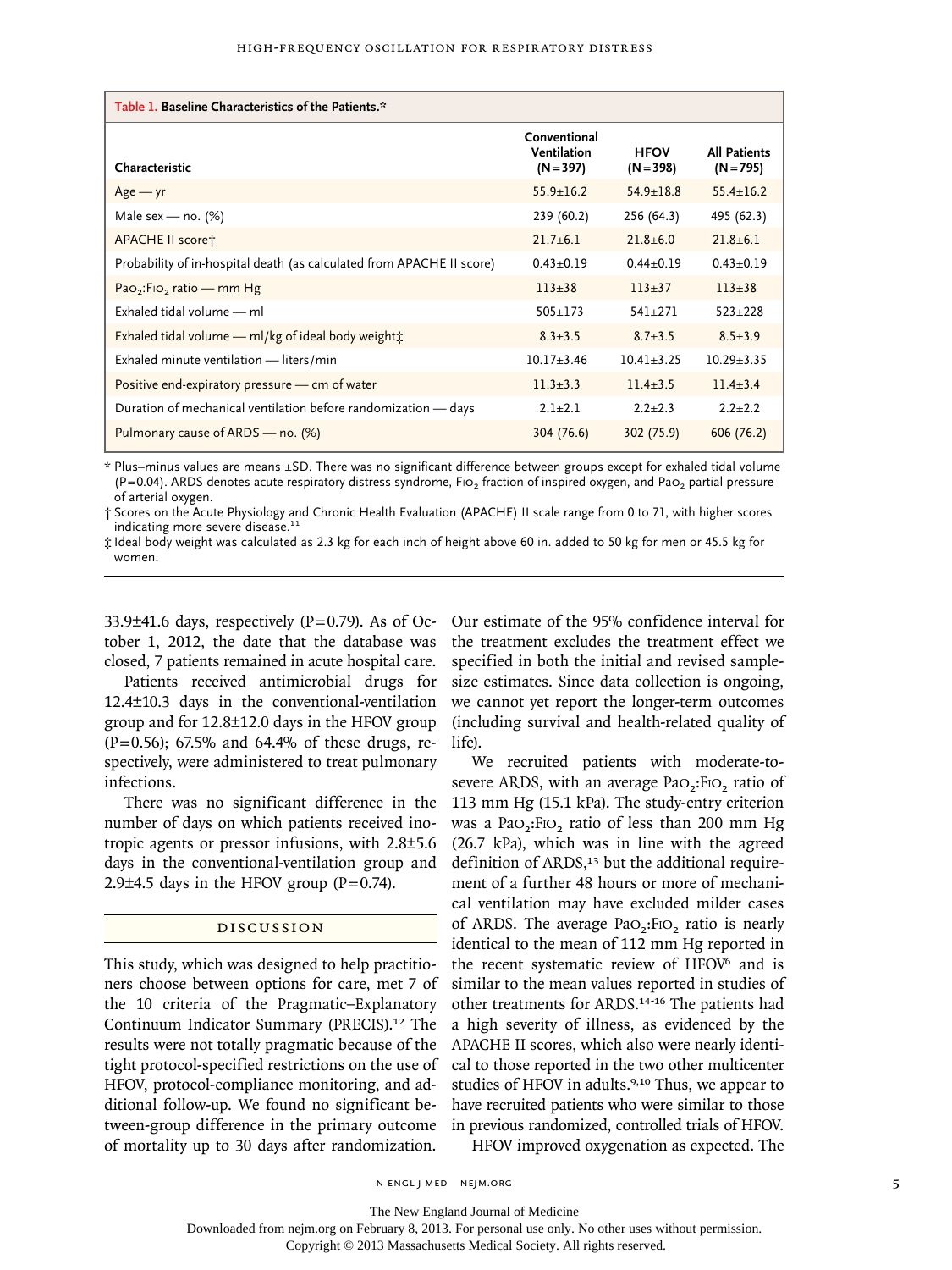



Paco<sub>2</sub> value increased as a predicted result of the HFOV treatment algorithms, resulting in a modest respiratory acidosis. A similar effect was seen in the larger of the two reported studies of HFOV in adults<sup>10</sup> but not in the smaller study<sup>9</sup> or the meta-analysis.6 The conventional-ventilation group was treated with tidal volumes at the upper end of the accepted range of 6 to 8 ml per kilogram of ideal body weight.

| Patients Undergoing HFOV (%)<br>$80 -$<br>$70 -$<br><b>HFOV</b><br>$60 -$<br>$50 -$<br>$40 -$<br>$30 -$<br>$20 -$<br>Conventional<br>$10 -$<br>ventilation<br>0<br>12<br>16<br>18<br>0<br>6<br>8<br>10<br>14<br>2<br>Day<br>Figure 2. Proportions of Patients Undergoing High-Frequency Oscillatory<br>Ventilation (HFOV) during the First 30 Days, According to Study Group.<br>Shown are the percentages of patients in each study group who underwent<br>HFOV. Ten patients in the conventional-ventilation group underwent HFOV<br>at some point during their treatment, and 10 patients who were assigned to<br>the HFOV group never received this treatment. Day 0 is the day of random-<br>ization, and subsequent determinations were made at 8 a.m. each day. | 20<br>22<br>24  | 28<br>26<br>30              | of ideal body weight. | the larger of the two reported studies of HFOV<br>in adults <sup>10</sup> but not in the smaller study <sup>9</sup> or the<br>meta-analysis. <sup>6</sup> The conventional-ventilation group<br>was treated with tidal volumes at the upper end<br>of the accepted range of 6 to 8 ml per kilogram<br>The use of HFOV was initially associated with<br>an increased use of neuromuscular-blocking<br>drugs, probably because the R100 ventilator has<br>no facility to allow the patient to breathe spon-<br>taneously. HFOV has been reported to cause a<br>reduction in cardiac output, <sup>17</sup> but as indicated by<br>the use of vasoactive and inotropic drugs, that<br>did not occur in this study.<br>Our results are at variance with the latest meta-<br>analysis of HFOV, <sup>6</sup> which showed a reduced risk<br>of death (risk ratio, 0.77; 95% CI, 0.61 to 0.98),<br>as compared with conventional ventilation. This<br>may be simply that our study recruited more than<br>twice the number of patients who were included |                 |                             |  |  |
|------------------------------------------------------------------------------------------------------------------------------------------------------------------------------------------------------------------------------------------------------------------------------------------------------------------------------------------------------------------------------------------------------------------------------------------------------------------------------------------------------------------------------------------------------------------------------------------------------------------------------------------------------------------------------------------------------------------------------------------------------------------------|-----------------|-----------------------------|-----------------------|--------------------------------------------------------------------------------------------------------------------------------------------------------------------------------------------------------------------------------------------------------------------------------------------------------------------------------------------------------------------------------------------------------------------------------------------------------------------------------------------------------------------------------------------------------------------------------------------------------------------------------------------------------------------------------------------------------------------------------------------------------------------------------------------------------------------------------------------------------------------------------------------------------------------------------------------------------------------------------------------------------------------------------------------------|-----------------|-----------------------------|--|--|
| Table 2. Ventilatory Variables during the First 3 Study Days.*                                                                                                                                                                                                                                                                                                                                                                                                                                                                                                                                                                                                                                                                                                         |                 |                             |                       |                                                                                                                                                                                                                                                                                                                                                                                                                                                                                                                                                                                                                                                                                                                                                                                                                                                                                                                                                                                                                                                  |                 |                             |  |  |
| Variable                                                                                                                                                                                                                                                                                                                                                                                                                                                                                                                                                                                                                                                                                                                                                               |                 | Day 1<br>Day 2              |                       | Day 3                                                                                                                                                                                                                                                                                                                                                                                                                                                                                                                                                                                                                                                                                                                                                                                                                                                                                                                                                                                                                                            |                 |                             |  |  |
|                                                                                                                                                                                                                                                                                                                                                                                                                                                                                                                                                                                                                                                                                                                                                                        | <b>HFOV</b>     | Conventional<br>Ventilation | <b>HFOV</b>           | Conventional<br>Ventilation                                                                                                                                                                                                                                                                                                                                                                                                                                                                                                                                                                                                                                                                                                                                                                                                                                                                                                                                                                                                                      | <b>HFOV</b>     | Conventional<br>Ventilation |  |  |
| No. of patients                                                                                                                                                                                                                                                                                                                                                                                                                                                                                                                                                                                                                                                                                                                                                        | 370             | 392                         | 326                   | 374                                                                                                                                                                                                                                                                                                                                                                                                                                                                                                                                                                                                                                                                                                                                                                                                                                                                                                                                                                                                                                              | 240             | 348                         |  |  |
| Mean airway pressure (HFOV) or plateau pressure<br>(conventional ventilation) — cm of water                                                                                                                                                                                                                                                                                                                                                                                                                                                                                                                                                                                                                                                                            | $26.9 \pm 6.2$  | $30.9 \pm 11.0$             | $25.3 \pm 5.5$        | $29.5 \pm 10.7$                                                                                                                                                                                                                                                                                                                                                                                                                                                                                                                                                                                                                                                                                                                                                                                                                                                                                                                                                                                                                                  | $25.1 \pm 5.4$  | $28.5 \pm 11.2$             |  |  |
| Total respiratory frequency - Hz (HFOV) or<br>breaths/min (conventional ventilation)                                                                                                                                                                                                                                                                                                                                                                                                                                                                                                                                                                                                                                                                                   | $7.8 \pm 1.8$   | $21.7 \pm 8.4$              | $7.5 \pm 1.8$         | $22.7 + 9.0$                                                                                                                                                                                                                                                                                                                                                                                                                                                                                                                                                                                                                                                                                                                                                                                                                                                                                                                                                                                                                                     | $7.2 \pm 1.8$   | $23.3 \pm 8.2$              |  |  |
| Cycle volume (HFOV) or tidal volume (conventional<br>ventilation) - ml (HFOV) or ml/kg of ideal<br>body weight (conventional ventilation)                                                                                                                                                                                                                                                                                                                                                                                                                                                                                                                                                                                                                              | $213+72$        | $8.3 + 2.9$                 | $228 + 75$            | $8.2 \pm 2.5$                                                                                                                                                                                                                                                                                                                                                                                                                                                                                                                                                                                                                                                                                                                                                                                                                                                                                                                                                                                                                                    | 240±75          | $8.3 \pm 3.0$               |  |  |
| Positive end-expiratory pressure - cm of water<br>(conventional ventilation only)                                                                                                                                                                                                                                                                                                                                                                                                                                                                                                                                                                                                                                                                                      | <b>NA</b>       | $11.4 \pm 3.6$              | <b>NA</b>             | $11.0 \pm 3.6$                                                                                                                                                                                                                                                                                                                                                                                                                                                                                                                                                                                                                                                                                                                                                                                                                                                                                                                                                                                                                                   | <b>NA</b>       | $10.5 \pm 3.7$              |  |  |
| Pao <sub>2</sub> :Fio <sub>2</sub> ratio - mm Hg                                                                                                                                                                                                                                                                                                                                                                                                                                                                                                                                                                                                                                                                                                                       | $192 + 77$      | $154 + 61$                  | $212 + 69$            | $163 + 66$                                                                                                                                                                                                                                                                                                                                                                                                                                                                                                                                                                                                                                                                                                                                                                                                                                                                                                                                                                                                                                       | $217 + 69$      | $166 + 63$                  |  |  |
| $Paco2$ - mm Hg                                                                                                                                                                                                                                                                                                                                                                                                                                                                                                                                                                                                                                                                                                                                                        | $55 + 17$       | $50 + 19$                   | $56 \pm 16$           | $49 \pm 13$                                                                                                                                                                                                                                                                                                                                                                                                                                                                                                                                                                                                                                                                                                                                                                                                                                                                                                                                                                                                                                      | $56 + 17$       | $48 + 13$                   |  |  |
| Arterial pH                                                                                                                                                                                                                                                                                                                                                                                                                                                                                                                                                                                                                                                                                                                                                            | $7.30 \pm 0.10$ | $7.35 \pm 0.10$             | $7.32 \pm 0.09$       | $7.37 \pm 0.10$                                                                                                                                                                                                                                                                                                                                                                                                                                                                                                                                                                                                                                                                                                                                                                                                                                                                                                                                                                                                                                  | $7.34 \pm 0.10$ | $7.39 \pm 0.09$             |  |  |
| Medication use - no. $(\%)\uparrow$                                                                                                                                                                                                                                                                                                                                                                                                                                                                                                                                                                                                                                                                                                                                    |                 |                             |                       |                                                                                                                                                                                                                                                                                                                                                                                                                                                                                                                                                                                                                                                                                                                                                                                                                                                                                                                                                                                                                                                  |                 |                             |  |  |
| Neuromuscular-blocking agent                                                                                                                                                                                                                                                                                                                                                                                                                                                                                                                                                                                                                                                                                                                                           | 209 (52.5)      | 165 (41.6)                  | 147 (36.9)            | 115 (29.0)                                                                                                                                                                                                                                                                                                                                                                                                                                                                                                                                                                                                                                                                                                                                                                                                                                                                                                                                                                                                                                       | 110 (27.6)      | 77 (19.4)                   |  |  |
| Vasoactive or inotropic agent                                                                                                                                                                                                                                                                                                                                                                                                                                                                                                                                                                                                                                                                                                                                          | 173(43.5)       | 177(44.6)                   | 158 (40.0)            | 146(36.8)                                                                                                                                                                                                                                                                                                                                                                                                                                                                                                                                                                                                                                                                                                                                                                                                                                                                                                                                                                                                                                        | 126(31.7)       | 112 (28.2)                  |  |  |
| Sedative agent                                                                                                                                                                                                                                                                                                                                                                                                                                                                                                                                                                                                                                                                                                                                                         | 390 (98.0)      | 388 (97.7)                  | 371 (93.2)            | 363 (91.4)                                                                                                                                                                                                                                                                                                                                                                                                                                                                                                                                                                                                                                                                                                                                                                                                                                                                                                                                                                                                                                       | 341 (85.7)      | 335 (84.4)                  |  |  |
| heasurements were taken at 8 a.m. Day 1 values were recorded the morning after recruitment. The values for high-frequency oscillatory *<br>ventilation (HFOV) are only for patients who actually underwent the treatment. The values for conventional ventilation are for all patients<br>assigned to receive conventional ventilation who were receiving any mechanical ventilation. NA denotes not applicable, and Paco <sub>2</sub> partial<br>pressure of arterial carbon dioxide.<br>Percentages were calculated on the basis of the 398 patients in the HFOV group and the 397 patients in the conventional-ventilation group<br>who underwent randomization.                                                                                                    |                 |                             |                       |                                                                                                                                                                                                                                                                                                                                                                                                                                                                                                                                                                                                                                                                                                                                                                                                                                                                                                                                                                                                                                                  |                 |                             |  |  |

The New England Journal of Medicine

Downloaded from nejm.org on February 8, 2013. For personal use only. No other uses without permission.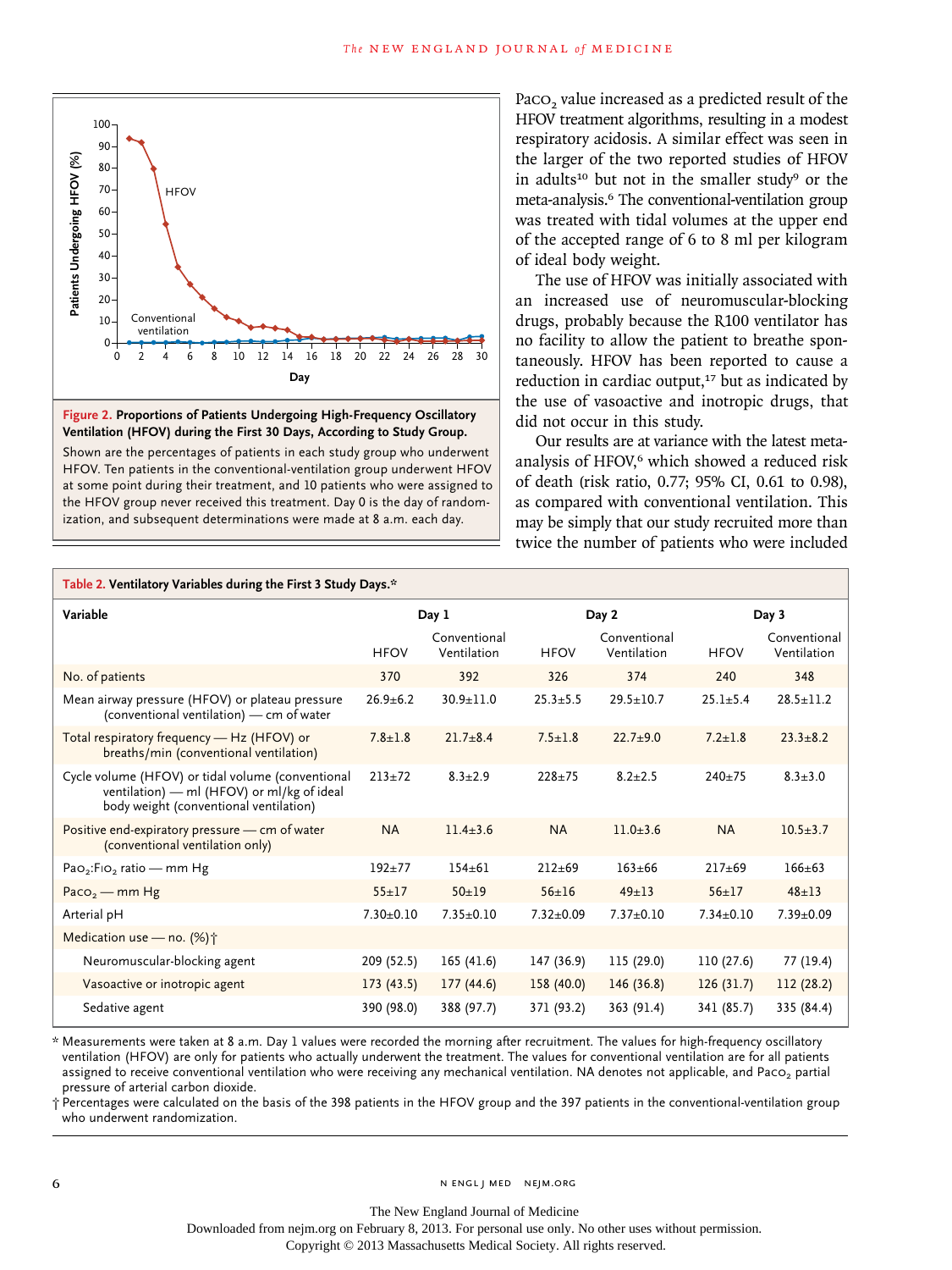in the meta-analysis. Adding our results to the meta-analysis changes the estimated risk ratio from the pooled studies to 0.90 (95% CI, 0.76 to 1.07), indicating no significant benefit for HFOV.

The use of HFOV is a lung-protection strategy, which may be ineffective if it is used for too brief a period. We used it up to the point at which the HFOV design hindered weaning. In the two other multicenter studies of HFOV in adults,<sup>9,10</sup> the duration of ventilation was not reported.

In the HFOV group in our study, we used the Novalung R100 ventilator, a device that had not been used before in clinical trials. To date, all studies have used the SensorMedics 3100B ventilator, a device that has an electromechanically driven diaphragm, which normally oscillates with an inspiratory:expiratory time ratio of 1:2. The R100 ventilator uses a pneumatically driven diaphragm with a fixed 1:1 ratio. It seems unlikely that these differences would explain the difference in mortality between our study and the pooled results of studies to date, but it remains a possibility.

We recruited patients who met the definition of ARDS<sup>13</sup> that was in place at the time the study was planned, and the entry criteria match the "moderate" and "severe" categories in the recently revised definition.18 The study has good internal and external validity. Bias was minimized by using centers with equipoise, by concealing treatment assignments before randomization, by concealing interim analyses from all study investigators except for the data and safety monitoring committee, and by using an analysis plan that was agreed on before study closure. There was no loss to follow-up, crossovers were minimal, and the study recruited 99.1% of the planned sample size. External validity was maintained by using a large number of different-sized ICUs spread across the United Kingdom. Most of the centers in this trial were inexperienced with the intervention at the start, but this was unavoidable, since few centers in the United Kingdom have experience with the use of HFOV. We invested heavily in training at each study center. The consent-refusal rate was low.



the *Journal* of the results of a large multicenter efficacy study of HFOV, the Oscillation for Acute Respiratory Distress Syndrome Treated Early (OSCILLATE) trial.19 This study showed 47% mortality in the HFOV group and 35% in the control group. The patients who were recruited in both studies were broadly similar. The OSCILLATE trial used the 3100B ventilator, maneuvers to reexpand collapsed areas of lung before HFOV, and a protocol-specified high-PEEP strategy for conventional ventilation. In that study, the patients undergoing HFOV required more inotropic and pressor support than did those in the control group. It is possible that the HFOV strategy used in the OSCILLATE trial was injurious, but the low mortality in their control group also raises the possibility that the control treatment was a very effective ventilation strategy in patients with ARDS. The full text of this article at NEJM.org.<br>
The full text of this article at NEJM.org. The conduct of HFOV and NET of HFOV and The power of HFOV and The Jerman Meir of Survival E.<br>
The Journal of the results of a efficienc

In conclusion, in a large effectiveness study, we were unable to find any benefit or harm from the use of HFOV in adult patients with ARDS. We recommend that this mode of ventilation not be used for routine care.

Supported by the National Institute for Health Research Health Technology Assessment Programme (project number 06/04/01).

Our report coincides with the publication in the full text of this article at NEJM.org. Disclosure forms provided by the authors are available with

#### **References**

al. Functional disability 5 years after acute respiratory distress syndrome. N Engl J Med 2011;364:1293-304.

**2.** Herridge MS, Tansey CM, Matté A, et **3.** Herridge MS, Cheung AM, Tansey CM, et al. One-year outcomes in survivors of the acute respiratory distress syndrome. N Engl J Med 2003;348:683-93.

n engl j med nejm.org 7

The New England Journal of Medicine

Downloaded from nejm.org on February 8, 2013. For personal use only. No other uses without permission.

**<sup>1.</sup>** Erickson SE, Martin GS, Davis JL, Matthay MA, Eisner MD. Recent trends in acute lung injury mortality: 1996-2005. Crit Care Med 2009;37:1574-9.